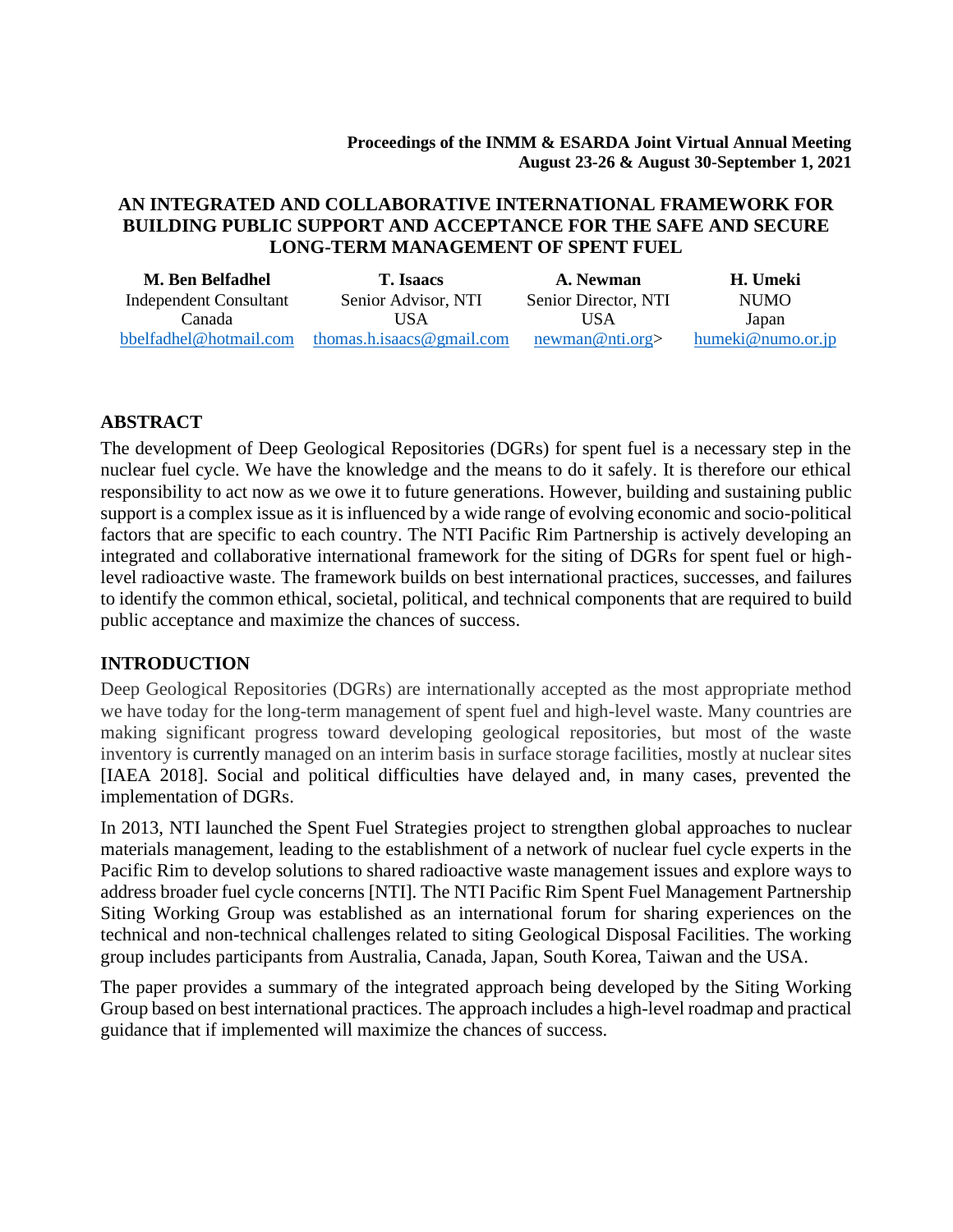## **WHAT HAVE WE LEARNED?**

Efforts to develop sustainable solutions for the long-term management of spent fuel have been ongoing for many decades. This led to unprecedented scientific research and international collaboration mainly driven by the recognition that a long-term solution is needed. Most programs around the world have experienced both successes and failures, but we learned a lot as science and societal expectations continued to evolve [NEA 2020a, 2020b, 2017; NWMO 2005a, 2005b; US-DOE 2016].

One of the most important lessons is that public confidence and acceptance are key to success. We learned that safety has a social dimension, and, at some level, citizens have a role to play in judging whether projects that affect them are safe [NWMO 2005a]. We learned that citizens need to understand what decisions have to be made and what their role is in the decision-making process. In the end, while any preferred technical option needs to be based on sound science, it also needs to reflect citizens expectations and perspective on safety. Experience shows that public acceptance and confidence in the safe long-term management of spent fuel and high-level waste requires a dialogue driven approach that is responsive to people questions, priorities and expectations.

Building and sustaining public confidence is a complex issue as it is influenced by a wide range of constantly evolving economic, social and political landscapes that are specific to each country. While there is no universal template for the right approach, there are common themes and approaches that can be used to assemble the building blocks for public confidence and acceptance. International experience and lessons learned suggest a successful approach for the long-term management of spent fuel can be built on the following pillars:

- A compelling case and narrative for Deep Geological repositories addressing the technical, ethical, and societal challenges associated with the long-term management of spent fuel.
- A flexible, phased, and adaptable participatory approach grounded on mutual trust and respect, with a clear and transparent decision-making process; and
- A comprehensive national legislative and regulatory framework, including political will and commitment.

The common themes related to the above pillars are discussed in more detail in the following sections.

### **THE NEED FOR A COMPELLING NARRATIVE**

Geological disposal is widely accepted as the best method we have today to ensure the long-term safety of spent fuel and high-level radioactive waste, but public acceptance and confidence vary significantly. More often the narrative in favour of geological disposal has been dominated by technical arguments with limited focus on societal and ethical aspects such as inter-generational equity and the need for our current generation to address this issue as it continues to benefit from nuclear energy [NEA 2020a, 2020b; NWMO 2025a].

The narrative needs to provide a clear and compelling articulation of the societal need that will be served by siting a Geological Disposal Facility for spent fuel or high-level waste, answering the question: "How can a member of the host community clearly explain to a relative, a skeptic, or anyone else why the important societal benefit justifies support for a disposal facility in the host community". This includes a discussion around: what is the problem we are trying to solve? why do we need to solve it now? what are today's social priorities and expectations regarding the long-term management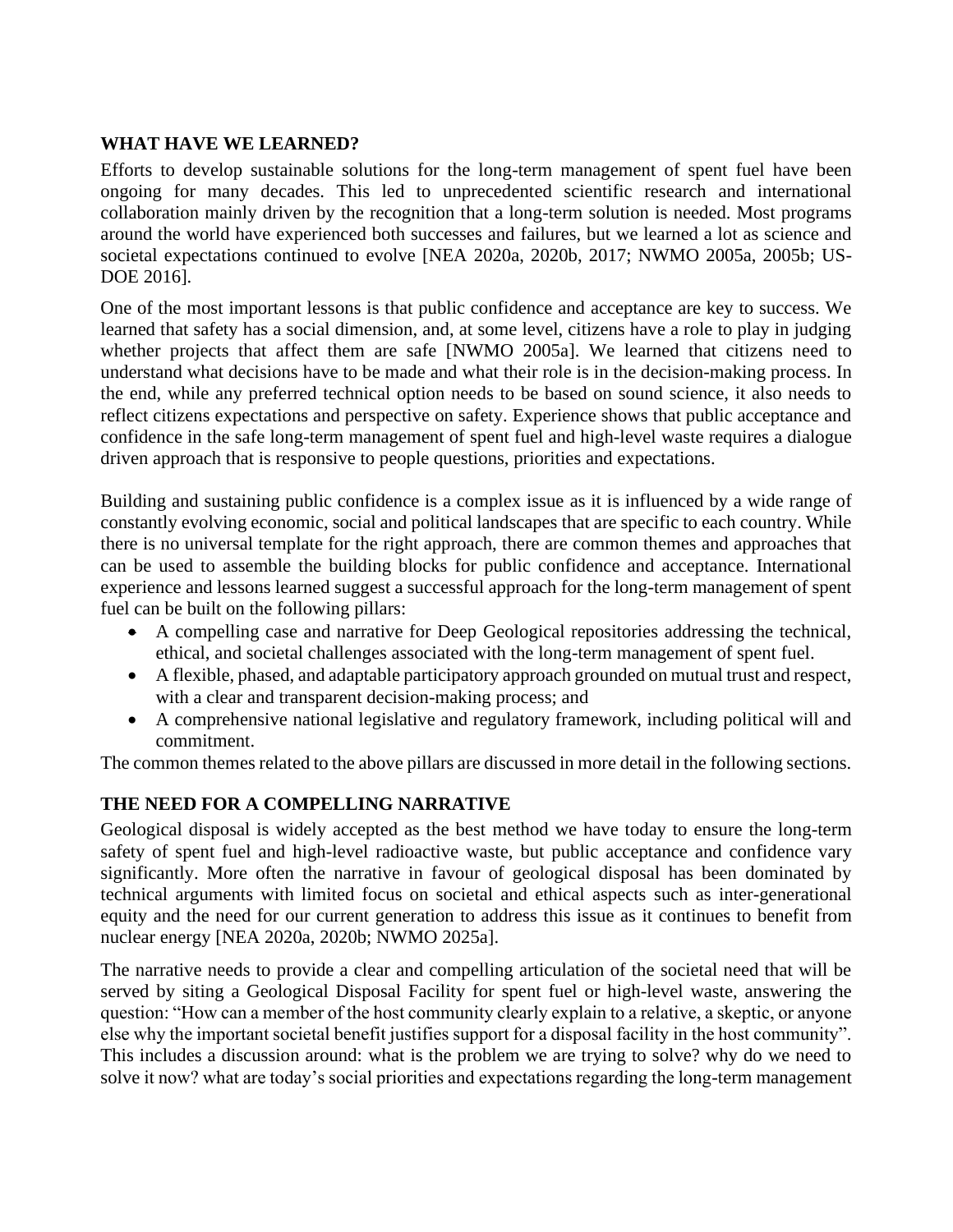of radioactive waste? what are the management alternatives and why geological disposal is the method that responds the best to citizens' values, principles, and expectations?

The narrative should include a collection of well-articulated safety arguments to describe how the facility will protect current and future generations and the environment. It also needs to articulate how the siting of a disposal facility will enhance the long-term quality of life of the host community in a sustainable manner considering the many dimensions of well-being. The narrative is best developed and validated in a participatory manner with the early involvement of key stakeholders, considering the following:

- Identifying key stakeholders and engaging them, early, in inclusive dialogues to understand who they are, what interests they have, and how they want to be involved.
- Engaging stakeholders in a broad discussion about the nature of the radiological and chemical hazards associated with spent fuel and high-level waste, and the need for a sustainable longterm management approach.
- Understanding societal values and cultural norms, priorities, and expectations. This requires identifying key ethical, societal and technical questions and principles that need to be considered when evaluating radioactive waste management approaches and alternatives.
- Evaluating available waste management alternatives and collaboratively identifying a preferred alternative that responds the best to the people's values, priorities and expectations.

## **THE EMERGING APPROACH**

International experience shows that public confidence and acceptance require a dialogue driven approach where key stakeholders and citizens are involved from the very beginning. The approach needs to be adaptable, grounded in fairness, trust and respect. It should ideally consider the following components:

- A transparent decision-making process with clear decision points what decisions need to be made? When? and who makes them?
- A socially acceptable fair and inclusive siting process designed to seek an informed and willing host.
- Sustained community engagement programs to build awareness and ultimately acceptance through two-way meaningful and inclusive dialogues.
- A commitment to actively engage potential hosts on safety and well-being to understand their perspectives and address their questions, and concerns.
- A desire to implement the project in partnership with potential host communities in a manner that will enhance their quality of life considering the many lenses of well-being.
- Community funding programs to ensure potential host communities have the resources they need to build their capacity, learn and make an informed decision.

# **COMPREHENSIVE NATIONAL LEGISLATIVE AND REGULATORY FRAMEWORK**

Successful implementation of DGRs requires a comprehensive national legislative and regulatory framework. Stakeholders' confidence is increased when the national regulatory framework is consistent with the approaches, guidelines and standards adopted by international organizations such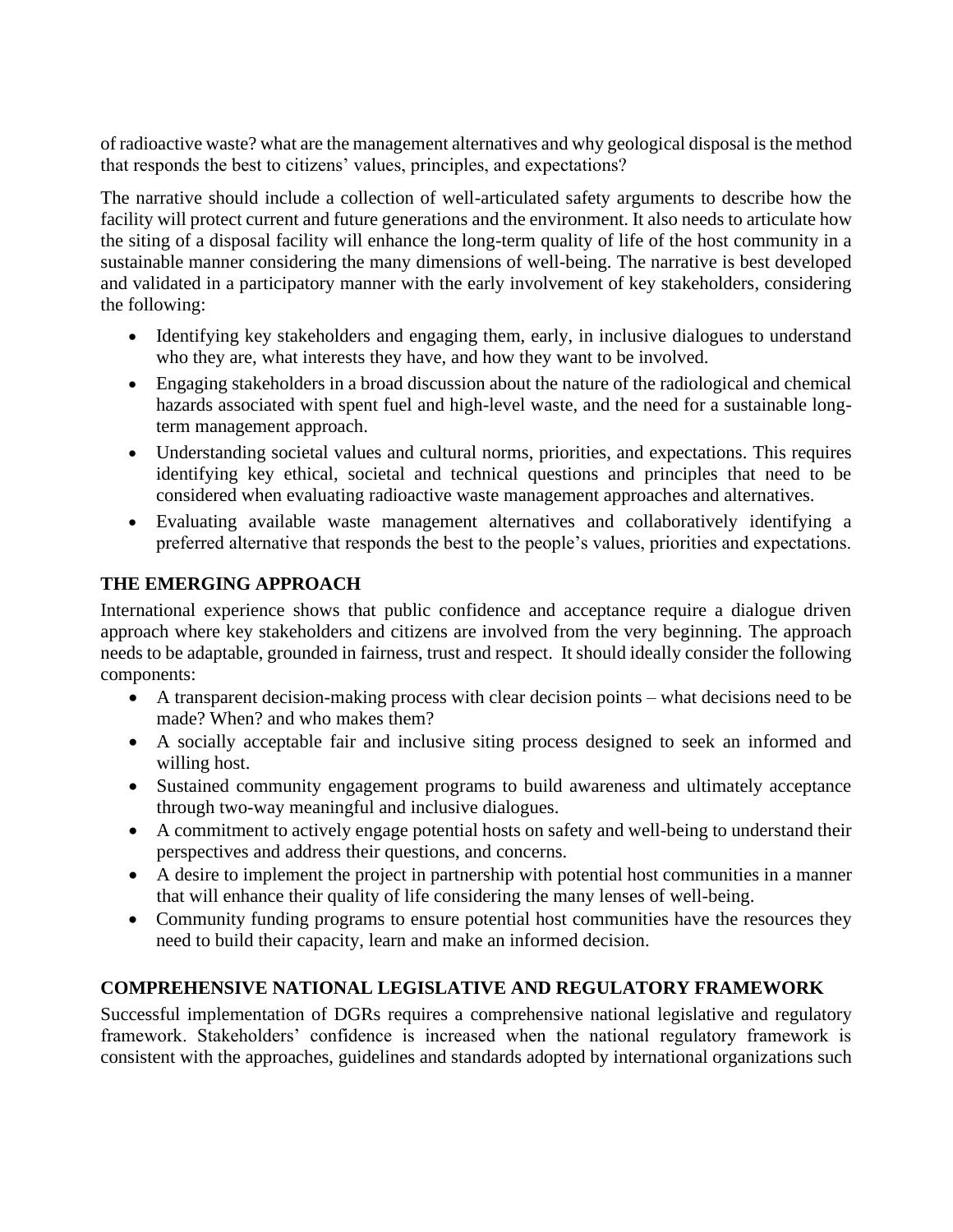as the IAEA, NEA, ICRP and the European Commission. Experience shows that public confidence is increased when the following components are present:

- Integrated national policies, strategies, and regulations for the management of radioactive waste.
- Political will and commitment at various levels.
- Clear implementation framework where roles and responsibilities of governments, regulators, waste owners and implementers are clearly defined.
- A strong independent regulator with clear policies, regulations, and a transparent decisionmaking process which provides opportunity for the public to be heard.
- A credible and adequately resourced implementing organization.
- Support for research and development and international cooperation.
- Financial surety to ensure funding is available to cover all phases of implementation.

## **CONCLUSION**

Deep Geological Repositories are widely accepted as the best method we have today to ensure the long-term safety of spent fuel and high-level radioactive waste without relying on long-term institutional controls. Most countries with nuclear programs are pursuing the development of DGRs supported by robust international cooperation programs to ensure best knowledge and practices are used. One of the most important learning is that stakeholders' involvement and public confidence are key to success. While any technical option must be based on sound science, it should also reflect citizens perspective on safety. International experience shows public confidence and successful repository programs can be built on the key pillars including: a compelling case and narrative for Geological Disposal; a flexible, phased, and adaptable participatory approach grounded on mutual trust and respect, with clear and transparent decision-making process; and a comprehensive national legislative and regulatory framework, including political will and commitment.

## **ACKNOWLEDGMENTS**

The authors gratefully acknowledge the contribution of the many members of the Pacific Rim Partnership Siting Working Group and the support of their respective organizations. The support of NTI is greatly appreciated.

### **REFERENCES**

**International Atomic Energy Agency, IAEA (2018)**, "Status and Trends in Spent Fuel and Radioactive Waste Management", IAEA Nuclear Energy Series No. NW-T-1.14, 2018. [https://www](https://www-pub.iaea.org/MTCD/Publications/PDF/P1799_web.pdf)[pub.iaea.org/MTCD/Publications/PDF/P1799\\_web.pdf](https://www-pub.iaea.org/MTCD/Publications/PDF/P1799_web.pdf)

**Nuclear Energy Agency Organisation For Economic Co-Operation And Development, OECD-NEA (2020a)**, "Management and Disposal of High-Level Radioactive Waste: Global Progress and Solutions", OECD 2020, NEA No. 7532. [https://www.oecd-nea.org/jcms/pl\\_32567/management-and-disposal-of-high](https://www.oecd-nea.org/jcms/pl_32567/management-and-disposal-of-high-level-radioactive-waste-global-progress-and-solutions)[level-radioactive-waste-global-progress-and-solutions](https://www.oecd-nea.org/jcms/pl_32567/management-and-disposal-of-high-level-radioactive-waste-global-progress-and-solutions)

**Nuclear Energy Agency Organisation For Economic Co-Operation And Development, OECD-NEA (2020b)**, "International Roundtable on the Final Disposal of High-Level Radioactive Waste and Spent Fuel", OECD 2020 NEA No. 7529. [https://www.oecd-nea.org/jcms/pl\\_39718/international-roundtable-on-the-final](https://www.oecd-nea.org/jcms/pl_39718/international-roundtable-on-the-final-disposal-of-high-level-radioactive-waste-and-spent-fuel-summary-report)[disposal-of-high-level-radioactive-waste-and-spent-fuel-summary-report](https://www.oecd-nea.org/jcms/pl_39718/international-roundtable-on-the-final-disposal-of-high-level-radioactive-waste-and-spent-fuel-summary-report)